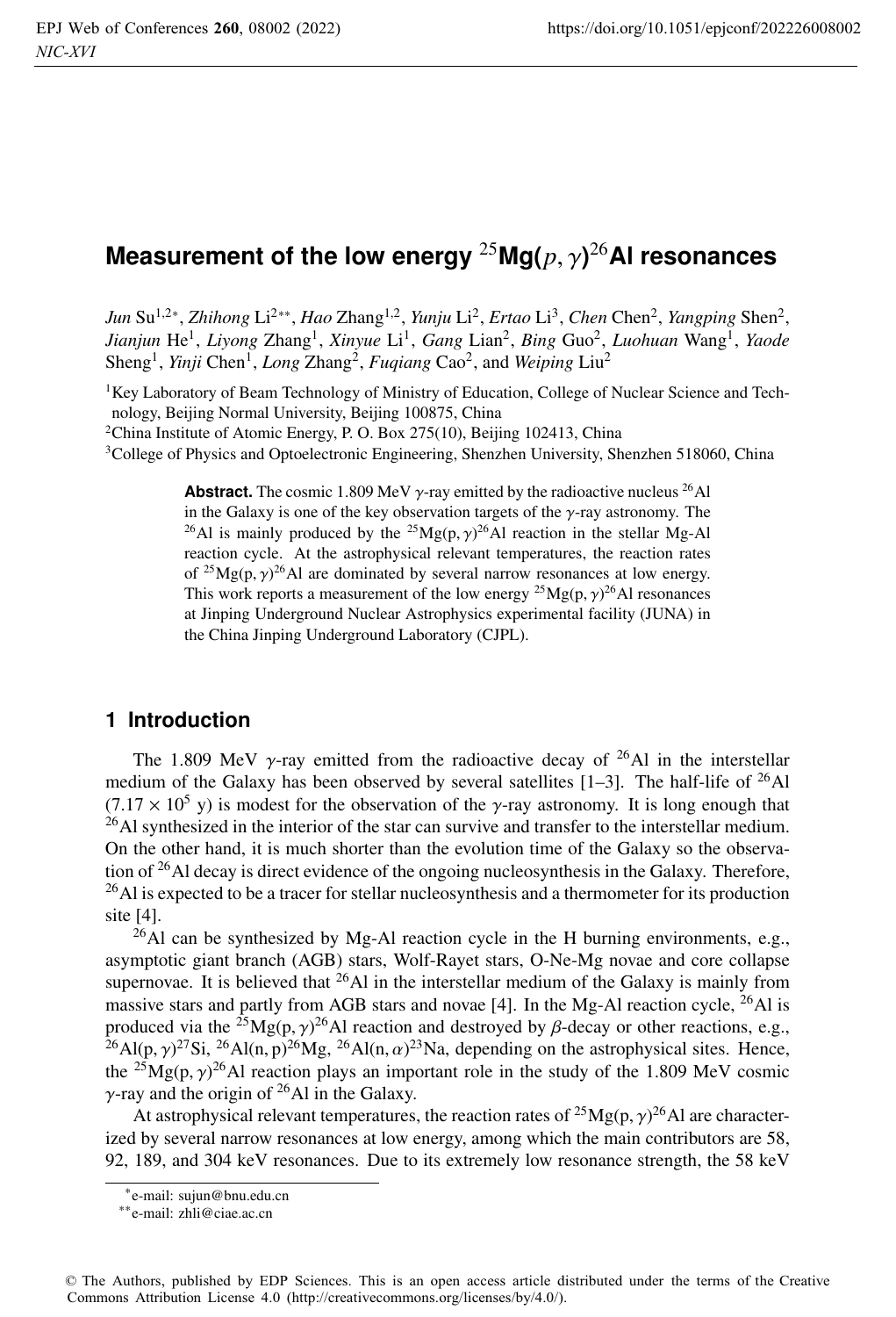resonance has been only investigated by indirect method [5, 6]. The 304 keV resonance has been directly measured in several works [7–9] thus its resonance strength is well determined. Strieder et al. [10] performed the first direct underground measurement of the  $^{25}Mg(p,\gamma)^{26}$ Al reaction and obtained the 92 and 189 keV resonance strengths. However, the 189 keV resonance strength result of the underground experiment [10] is larger than those obtained by ground measurement [11] and accelerator mass spectrometer(AMS) method [12].

In the present work, we performed a new direct measurement of the low energy resonances of <sup>25</sup>Mg(p,  $\gamma$ )<sup>26</sup>Al at the 400 kV accelerator of Jinping Underground Nuclear Astrophysics experimental facility (JUNA) [13]. Since the result of the 92 keV resonance has already been published elsewhere [14], we present some supplementary results here.

# **2 Experiment**

Figure 1 shows the experimental setup. The proton beam provided by the 400 kV accelerator was collimated by two apertures and then bombarded on the  $^{25}Mg$  enriched isotopic target which was directly cooled by flowing water. In the upstream of the target, a cold trap cooled by liquid nitrogen was used to suppress the carbon deposition on the target. The target and the end of the vacuum tube composed a Faraday cup, which was used to measure the beam current. A ring electrode applied with a voltage of −300 V was installed between the target and cold trap to suppress secondary electrons.



Figure 1: Schematic of the experimental setup.

<sup>25</sup>Mg isotopic targets made by <sup>25</sup>Mg enriched magnesium metal (98.81  $\pm$  0.02% abundance) were used. The thickness of targets was set to be ~60  $\mu$ g/cm<sup>2</sup>. A Cr layer with a thickness of ~40  $\mu$ g/cm<sup>2</sup> was sputtered on the surface of each target to enhance the radiation resistance of the target. A near  $4\pi$  BGO detector array was used to detect the  $\gamma$ -rays. The BGO detector array was calibrated by <sup>137</sup>Cs and <sup>60</sup>Co gamma sources. The single spectrum (sum of the spectra obtained by eight segments) and the sum spectrum (sum of the energies of all eight BGO segments) were obtained. The Monte Carlo simulation based on the GEANT4 software [15] was performed for the BGO detector array, which reproduced the calibration spectra well.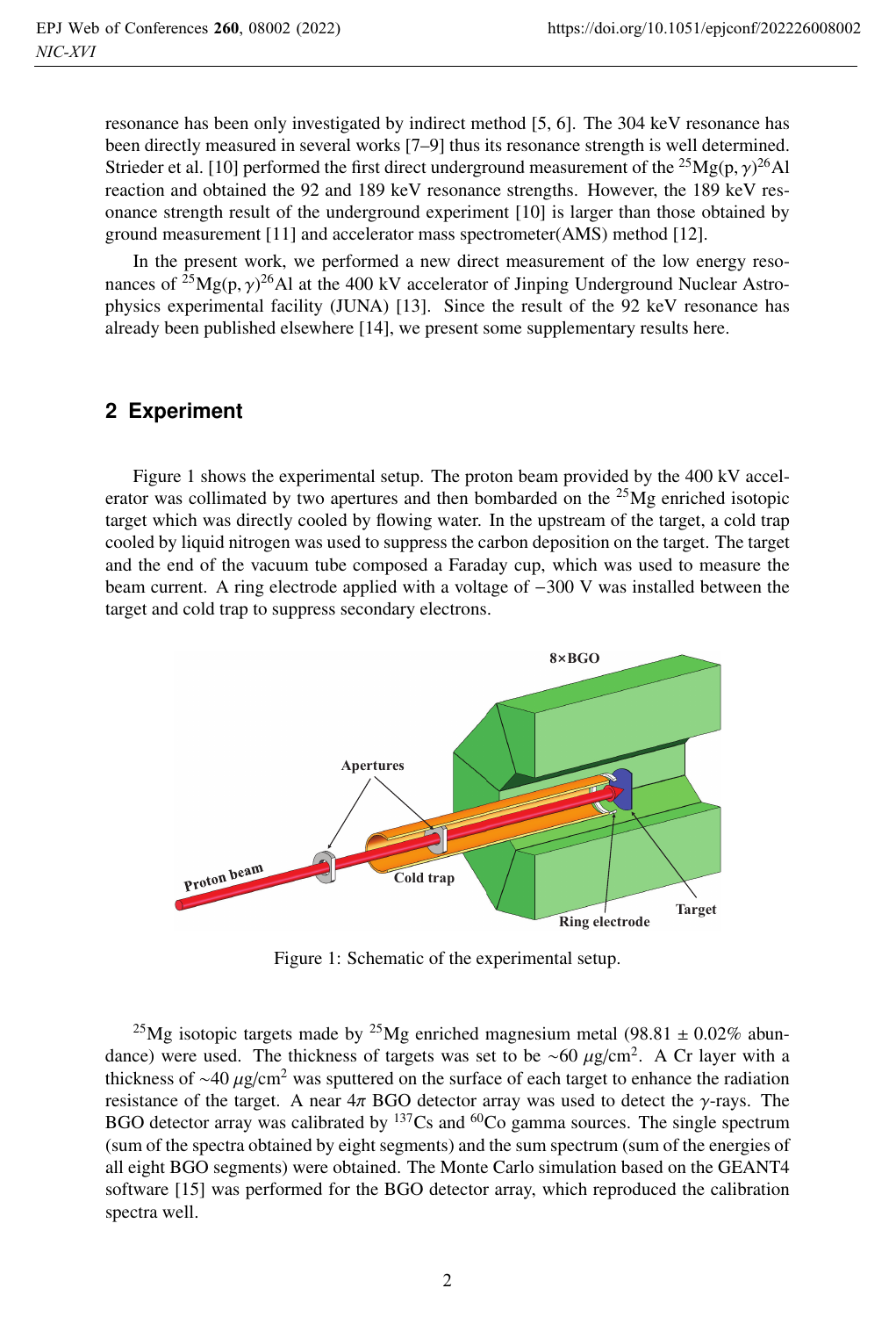#### **3 Data analysis**

The resonance strength  $\omega\gamma$  of a narrow resonance can be determined by measuring the maximum yield *Y*max of a thick target

$$
\omega \gamma = \frac{2\varepsilon_{\text{eff}}(E_{\text{R}})}{\lambda_{\text{R}}^2} Y_{\text{max}},\tag{1}
$$

where  $\lambda_R$  is the de Broglie wavelength and  $\varepsilon_{\text{eff}}(E_R)$  is the effective stopping power of proton in the target. The effective stopping power is related to the concentration of  $^{25}Mg$  in the target, which changed with the bombardment of the proton beam on the target. Therefore, in the measurement with high-intensity beam, such as 92 keV resonance measurement, the effective stopping power was monitored by measuring the maximum yield of the 304 keV resonance regularly. The maximum yield was calculated by  $Y_{\text{max}} = A_{\text{sum}}/\eta_{\text{sum}}$ , where the  $A_{\text{sum}}$  is the sum peak count and the  $\eta_{\text{sum}}$  is the sum peak efficiency. The sum peak efficiency is related to  $\gamma$ -ray decay scheme as well as the primary  $\gamma$ -ray branching ratios of the resonance.

Figure 2(a) shows the sum spectrum of the 304 keV resonance obtained by BGO detector array, in which the sum peak at  $E_{\text{sum}} = 6610 \text{ keV}$  is clearly visible. Figure 2(b) shows the single spectrum obtained by putting a 6400-6800 keV gate on the sum peak shown in Fig. 2(a). In contrast to the sum spectrum, many individual  $\gamma$  peaks, which are closely related to the decay scheme of the resonance, appear in the single spectrum.



Figure 2: γ-ray spectra of the 304 keV <sup>25</sup>Mg(p,  $\gamma$ )<sup>26</sup>Al resonance (black-filled circle). (a) Sum spectrum, the red line represents the GEANT4 simulation normalized to the experimental data. In the simulation the primary  $\gamma$ -ray branching ratios were extracted from the single spectrum. (b) Single spectrum, the red line represents the fitting results.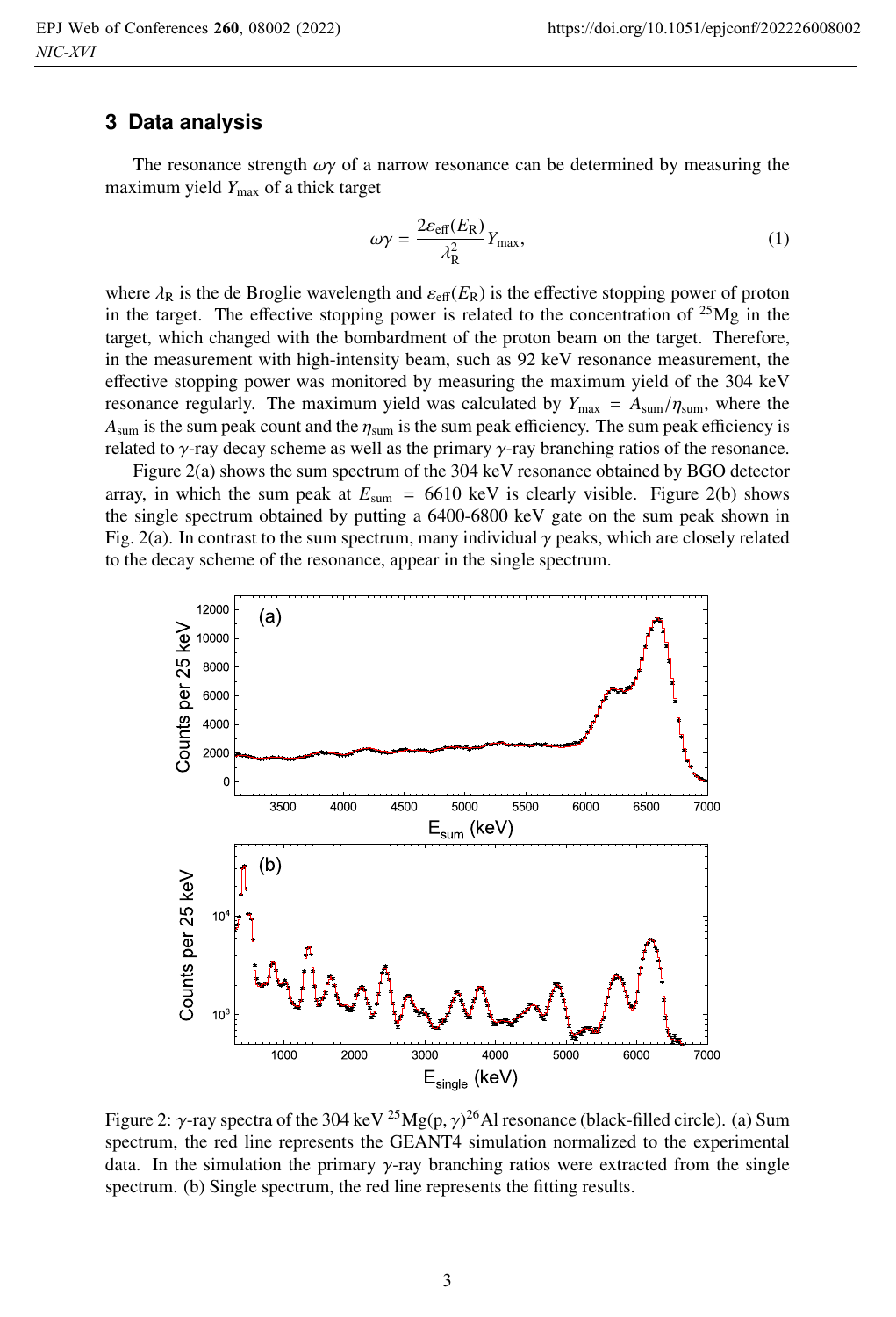A fitting program based on the expectation-maximization method [16] was developed to extract the decay scheme of the resonance from the experimental single spectrum, in which the primary  $\gamma$ -ray branching ratios were set as adjustable input parameters. The fitting process is 1) Initial primary  $\gamma$ -ray branching ratios were fed in the GEANT4 simulation to produce a single spectrum, and 2) The simulation result was compared with the experimental data and the deviations were fed back to adjust the input parameters. After thousands of iterations, the primary  $\gamma$ -ray branching ratios will converge to a final result. By using this program, the primary γ-ray branching ratios of the 304 keV resonance were extracted by fitting the single spectrum shown in Fig. 2(b). The result is in good agreement with those reported by the previous measurements with HPGe detector [8, 9]. The GEANT4 simulation based on primary  $\gamma$ -ray branching ratios reproduced the sum spectrum obtained well, as shown in Fig. 2(a).

The experimental data of the 92 keV resonance were analyzed via the same process as the 304 keV resonance. Figure 3 shows the sum spectrum and single spectrum of the 92 keV resonance. The primary γ-ray branching ratios of the 92 keV resonance were extracted by fitting the single spectrum.



Figure 3: γ-ray spectra of the 92 keV <sup>25</sup>Mg(p,  $\gamma$ )<sup>26</sup>Al resonance (black-filled circle). (a) Sum spectrum after background subtraction, the red line represents the GEANT4 simulation normalized to the experimental data.(b) Single spectrum, the red line represents the fitting results.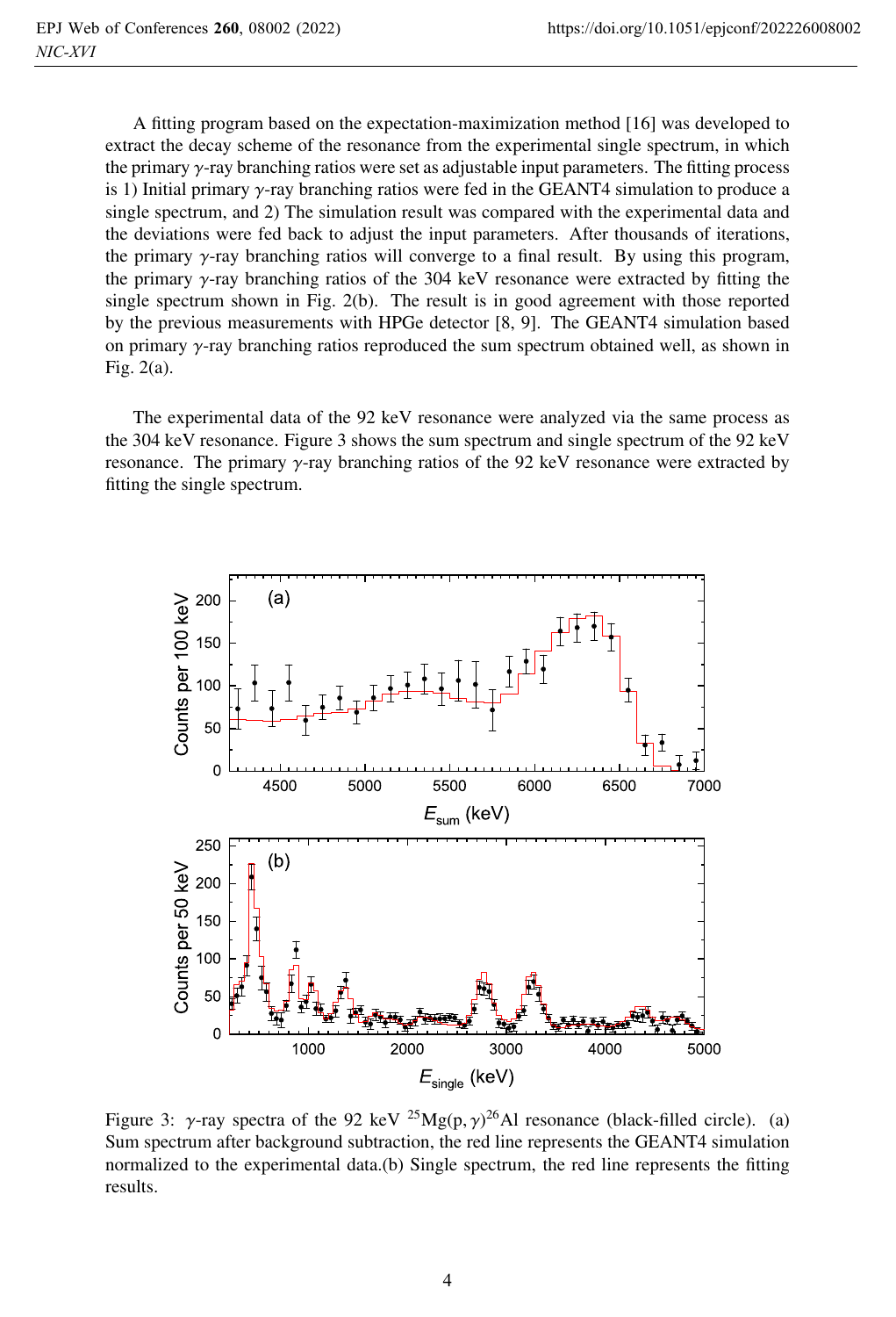The 92 keV resonance strength was determined by a relative method as

$$
\omega\gamma_{92} = \frac{\lambda_{\rm R}^2(304)}{\lambda_{\rm R}^2(92)} \frac{A_{92}/\eta_{92}}{A_{304}/\eta_{304}} \frac{N_{304}}{N_{92}} \frac{\varepsilon_{\rm eff}(92)}{\varepsilon_{\rm eff}(304)} \omega\gamma_{304},\tag{2}
$$

in which  $A_R$ ,  $\eta_R$ , and  $N_R$  are the sum peak count, sum peak efficiency, and proton numbers of the corresponding resonance measurements, respectively. The sum peak efficiency ratio  $\eta_{304}/\eta_{92}$  is deduced to be 1.3 ± 0.04. The effective stopping power ratio  $\varepsilon_{\text{eff}}(92)/\varepsilon_{\text{eff}}(304)$ is calculated to be  $1.50 \pm 0.01$  over a large range of  $^{25}Mg$  content in the target. With the  $\omega\gamma_{304}$ =(3.1±0.1)×10<sup>-2</sup> eV value reported in Ref. [9], the resonance strength of 92 keV resonance is determined to be  $\omega y_{92} = (3.8 \pm 0.3) \times 10^{-10}$  eV [14].

#### **4 Summary**

In summary, the <sup>25</sup>Mg(p,  $\gamma$ )<sup>26</sup>Al reaction was directly measured at JUNA in CJPL. The primary γ-ray branching ratios of the 92 and 304 keV resonance were extracted from the single spectrum. The 92 keV resonance strength was determined with improved precision. The data analysis of other low energy resonances including the 189 keV resonance is in process and the results will soon be published.

## **5 Acknowledgements**

The present work is supported by the National Natural Science Foundation of China (Grant Nos. 11490563, U1867211, 12125509, 11961141003, 11775133, and 12175152), and the Continuous Basic Scientific Research Project No. WDJC-2019-13.

## **References**

- [1] W.A. Mahoney, J.C. Ling, A.S. Jacobson, R.E. Lingenfelter, Astrophys. J 262, 742 (1982)
- [2] R. Diehl, C. Dupraz, K. Bennett, H. Bloemen, W. Hermsen, J. Knoedlseder, G. Lichti, D. Morris, J. Ryan, V. Schoenfelder et al., Astron. Astrophys. 298, 445 (1995)
- [3] R. Diehl, H. Halloin, K. Kretschmer, G.G. Lichti, V. Schönfelder, A.W. Strong, A. Von Kienlin, W. Wang, P. Jean, J. Knödlseder et al., Nature 439, 45 (2006)
- [4] R. Diehl, M.G. Krause, K. Kretschmer, M. Lang, M.M. Pleintinger, T. Siegert, W. Wang, L. Bouchet, P. Martin, New Astron. Rev. 92, 101608 (2021)
- [5] C. Iliadis, L. Buchmann, P.M. Endt, H. Herndl, M. Wiescher, Phys. Rev. C 53, 475 (1996)
- [6] Y.J. Li, Z.H. Li, E.T. Li, X.Y. Li, T.L. Ma, Y.P. Shen, J.C. Liu, L. Gan, Y. Su, L.H. Qiao et al., Phys. Rev. C 102, 025804 (2020)
- [7] P. Endt, P. De Wit, C. Alderliesten, Nucl. Phys. A 459, 61 (1986)
- [8] B. Limata, F. Strieder, A. Formicola, G. Imbriani, M. Junker, H.W. Becker, D. Bemmerer, A. Best, R. Bonetti, C. Broggini et al., Phys. Rev. C 82, 015801 (2010)
- [9] H. Zhang, Z.H. Li, J. Su, Y.J. Li, C. Chen, L. Zhang, F.Q. Cao, Y.P. Shen, W. Nan, W.K. Nan et al., Chin. Phys. C 45, 084108 (2021)
- [10] F. Strieder, B. Limata, A. Formicola, G. Imbriani, M. Junker, D. Bemmerer, A. Best, C. Broggini, A. Caciolli, P. Corvisiero et al., Phys. Lett. B 707, 60 (2012)
- [11] C. Iliadis, T. Schange, C. Rolfs, U. Schröder, E. Somorjai, H. Trautvetter, K. Wolke, P. Endt, S. Kikstra, A. Champagne et al., Nucl. Phys. A 512, 509 (1990)